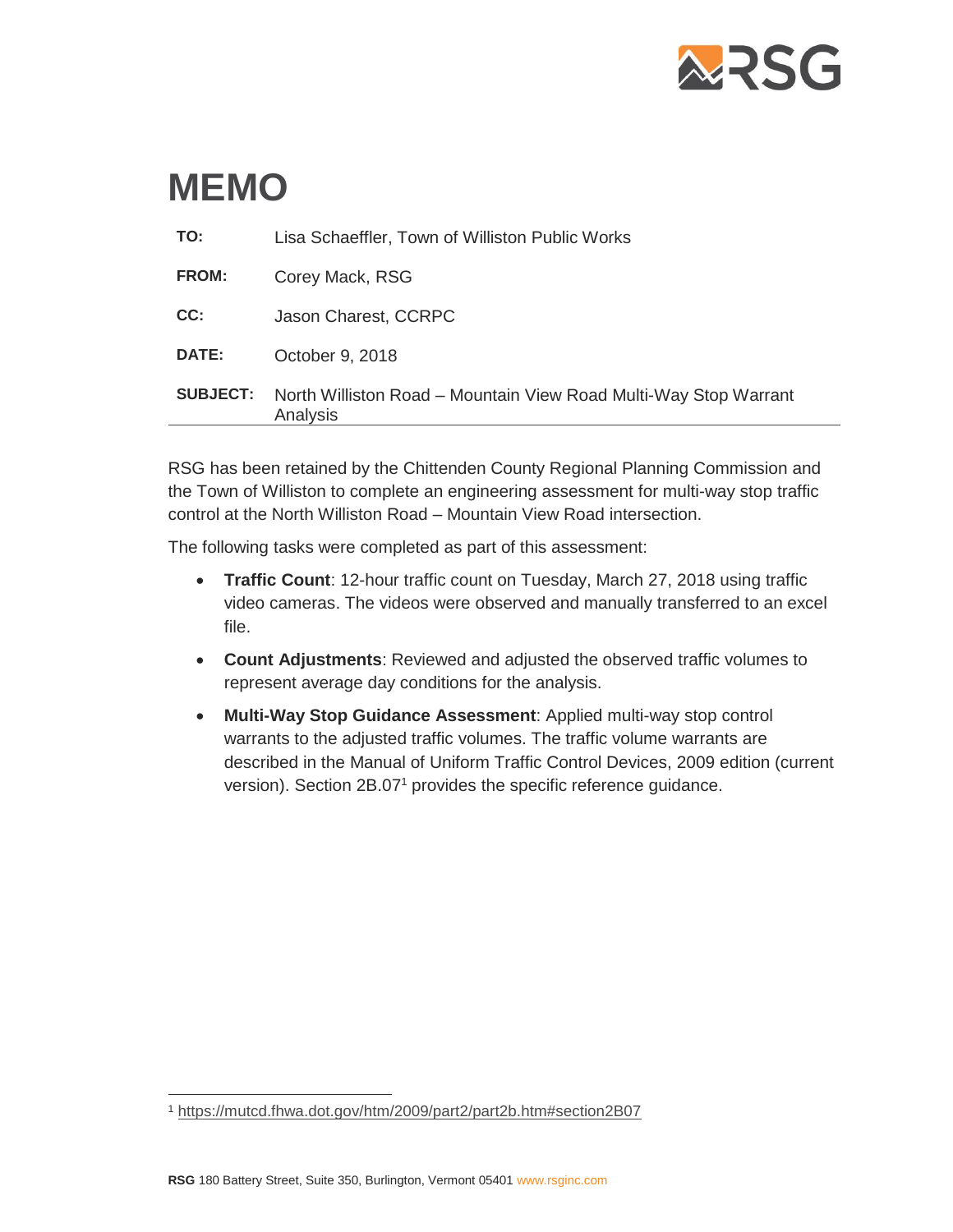### Traffic Count



**FIGURE 1: HOURLY FLOW IN INTERSECTION (12 HR) – UNADJUSTED 27 MARCH 2018**

The heaviest hour during the observation occurred between 7:15 and 8:15 in the morning with 1,109 vehicles passing through the intersection. The PM peak hour occurred between 4:15 and 5:15 with 1,017 vehicles.

### Count Adjustments

Section 2B.07 of the MUTCD states that traffic volumes to be used for the analysis of multi-way stop control shall represent average day conditions. FHWA defines the average day as "a day representing traffic volumes normally and repeatedly found at a location, typically a weekday when volumes are influenced by employment or a weekend day when volumes are influenced by entertainment or recreation."

To adjust to average day conditions, the count was adjusted with a factor from the Seasonal Adjustment Factor Grouping Study from the 2016 Vermont Agency of Transportation Continuous Traffic Counter Report (The Redbook, current version)<sup>2</sup>. The North Williston Road corridor is best described within the "Urban" group of The Redbook. The Monthly Day of Week factor for the Urban group for Tuesdays in March is 0.988.

The observed traffic volumes were multiplied by 0.988 to adjust the short-term count to represent an average day condition.

 $\overline{a}$ <sup>2</sup> <http://vtrans.vermont.gov/sites/aot/files/operations/documents/traffic/Redbook2016web.pdf>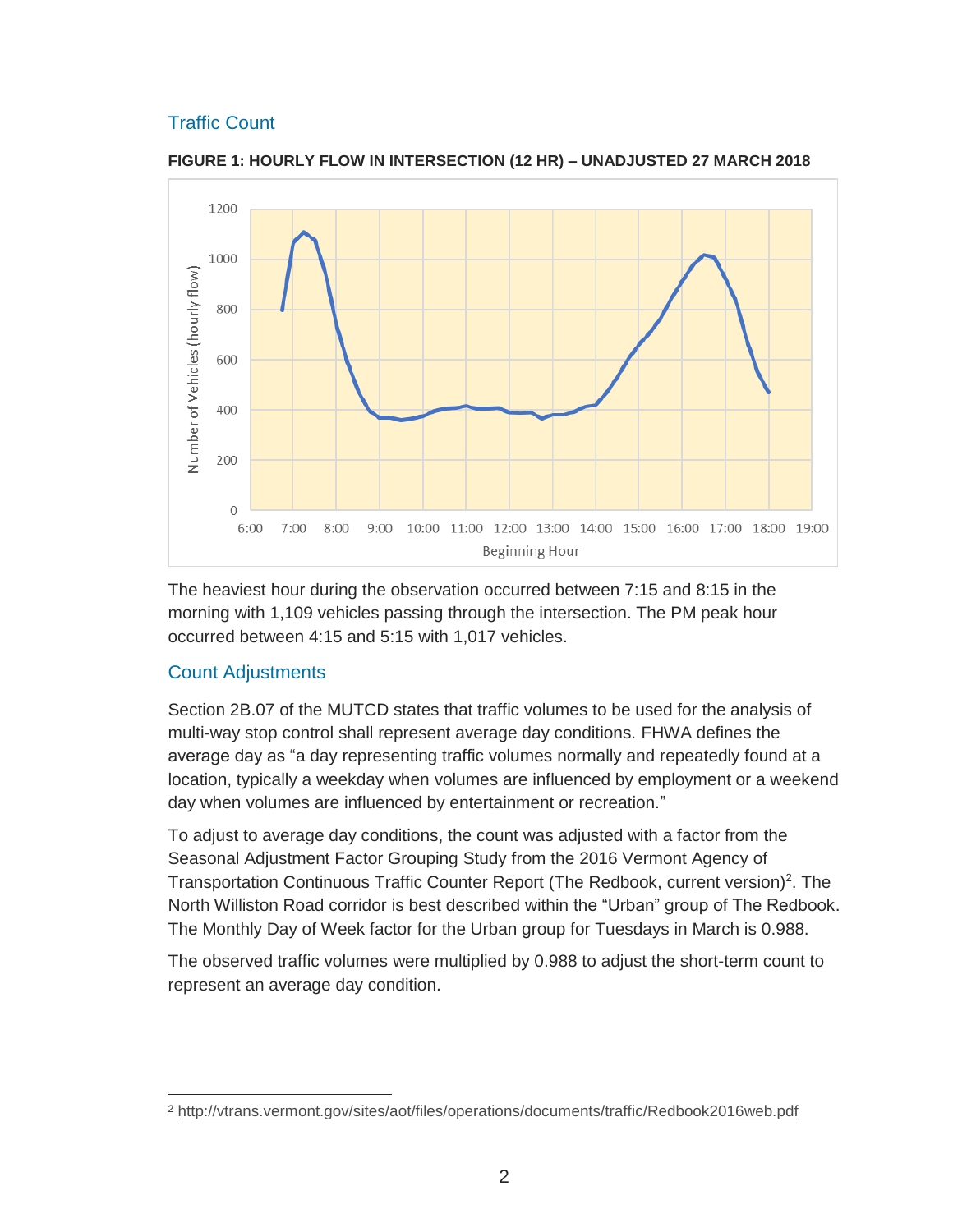

### Multi-Way Stop Guidance Assessment

Section 2B.07 of the MUTCD states "multi-way stop control is used where the volume of traffic on the intersecting roads is approximately equal." While approximately 41% of the volume approaches from the north, 28% approaches from the west and 29% approaches from the south. It is reasonable to characterize these approach volumes as approximately equal.

The MUTCD provides the guidance for what a multi-stop control study shall consider. The guidance is commonly referred to as a 'warrant', whereby the following items are considered. The MUTCD states that the decision to install multi-way stop control should be based on an engineering study. This memo and the analysis summarized herein satisfies this criterion.

The following criteria should be considered in the engineering study for a multi-way STOP sign installation:

- Where traffic control signals are justified, the multi-way stop is an interim measure that can be installed quickly to control traffic while arrangements are being made for the installation of the traffic control signal.
	- o Not applicable in this situation. This criterion is not met.
- Five or more reported crashes in a 12-month period that are susceptible to correction by a multi-way stop installation. Such crashes include right-turn and left-turn collisions as well as right-angle collisions.
	- o There have been on average approximately two crashes per year occurring at this intersection. The crash and safety criterion is not met.
- Minimum volumes:
	- $\circ$  1) The vehicular volume entering the intersection from the major street approaches (total of both approaches) averages at least 300 vehicles per hour for any 8 hours of an average day; and
	- $\circ$  2) The combined vehicular, pedestrian, and bicycle volume entering the intersection from the minor street approaches (total of both approaches) averages at least 200 units per hour for the same 8 hours, with an average delay to minor-street vehicular traffic of at least 30 seconds per vehicle during the highest hour; but
	- $\circ$  3) If the 85th-percentile approach speed of the major-street traffic exceeds 40 mph, the minimum vehicular volume warrants are 70 percent of the values provided in Items 1 and 2.

The traffic volumes and delays on Mountain View Road were evaluated as it pertains to these criteria. The findings include: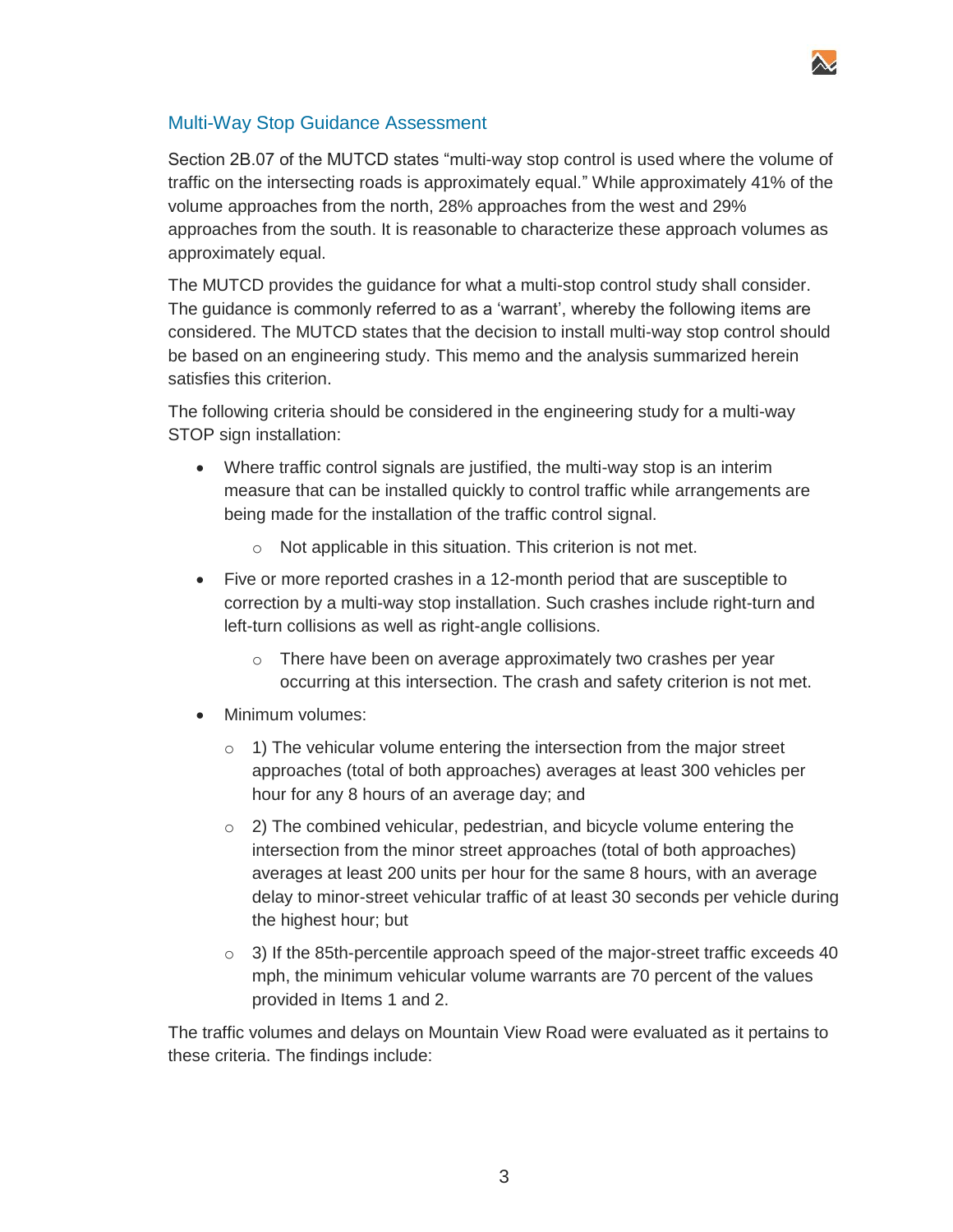- a) The raw count data, unadjusted, met the average volume and delay threshold for both major and minor streets.
- b) The adjusted "average day" count data met the average volume and delay threshold for both major and minor streets.
- c) As stated in the North Williston Road Draft Scoping Report (CCRPC RSG, 2016 on page 6), the 85th percentile speed was determined to be over 10 miles over the posted speed limit of 35 mph. The 2016 observations just north of Mountain View Road, the 85th percentile speed was in the 46-48 mph range. The volume warrant threshold for multi-way stop control may be reduced to 240 and 160 vehicles per hour on the major and minor street approaches, respectively.

The reduction of the volume warrant threshold due to the observed speed near the intersection further increases the margin in which the multi-way stop control volume warrants are met.

Additional criteria for consideration in the multi-way stop control guidance includes "the need to control left-turn conflicts". In the evening peak hours, the eastbound left turning volume often exceeds the major street volume in northbound and southbound approach directions combined. Application of multi-way stop control may reduce this left-turning conflict.

### **Conclusion**

The multi-way stop control guidance defined by the MUTCD, section 2B.07 is met on the basis of the volume warrant criteria:

- The observed and adjusted traffic flows on March 27, 2018 meet the standard volume thresholds warranting multi-way stop control.
- The 85<sup>th</sup> percentile speeds along North Williston Road have been recorded in the 46-48 mph range, exceeding the 40 mph threshold in the volume warrant. Therefore, the minimum volumes necessary to satisfy the warrant are reduced by 30%. Under this condition, the volume warrant is satisfied to a greater degree.
- Multi-way stop control may reduce the eastbound left turning conflict.

If the Town decides to implement multi-way stop control, the town is advised to implement short-term, high-visibility advance warning devices to alert drivers who may not expect the change in traffic control at this location. These short-term devices may include advance warning "STOP AHEAD" signs with supplementary reflective flagging, changeable message signs, or other devices as approved by the MUTCD. **FIGURE 2: MUTCD R3-1 WITH** 



**TEMPORARY FLAGGING.**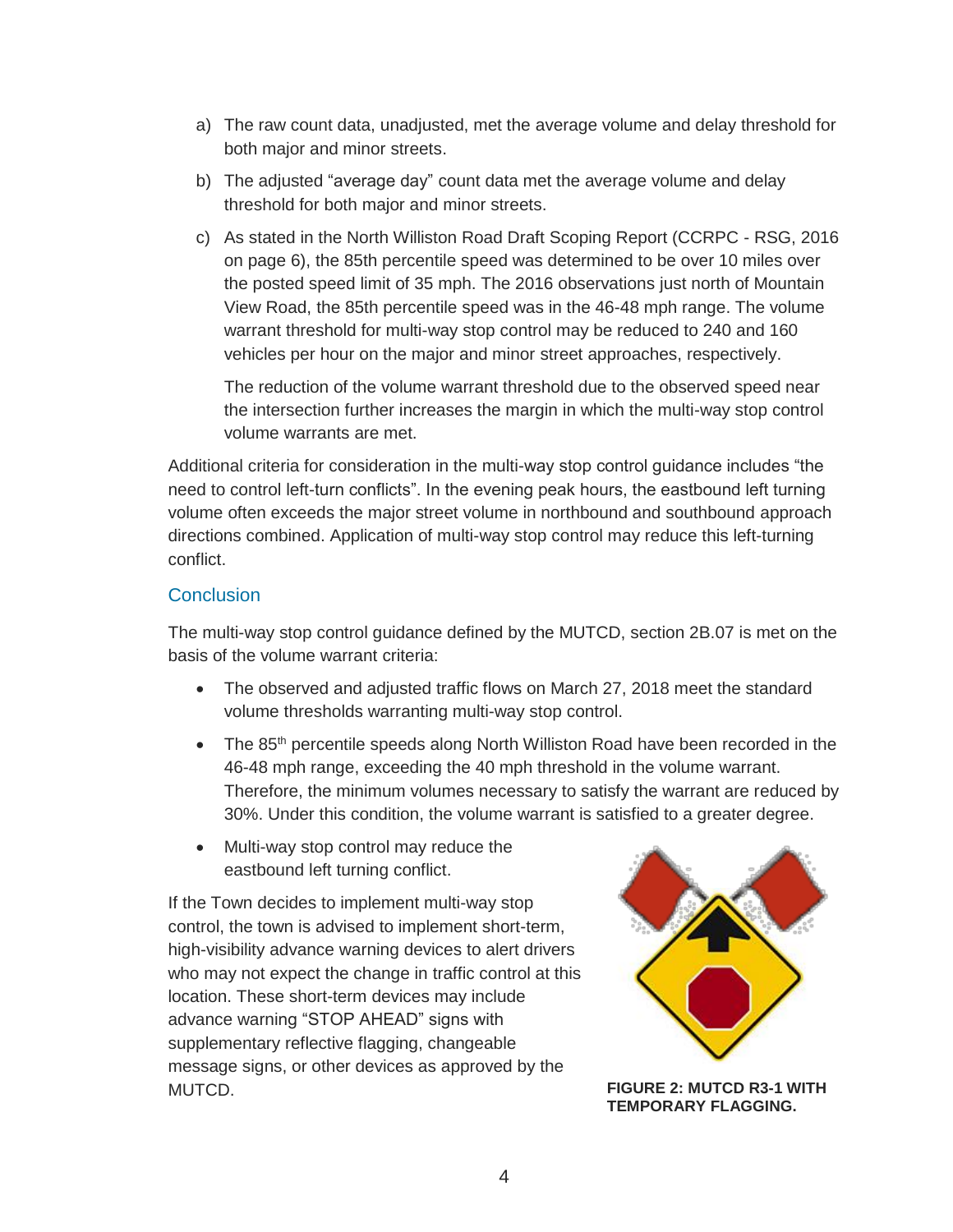Other considerations with the implementation of All-Way Stop Control:

- Solar powered red-flashing stop beacons, mounted above the stop sign similar to the beacons installed at North Williston Road and Williston Road, are recommended per MUTCD 4L.05. These beacons would provide additional conspicuity at the new stop condition at the intersection.
- All stop signs, including the new stop sign assemblies on North Williston Road, and the existing stop sign assemblies on Mountain View Road and Governor Chittenden Road, shall be supplemented with an MUTCD R1-3p "ALL WAY" plaque.
- The existing crosswalk across North Williston Road at Mountain View Road should be evaluated under the All Way Stop Control. There are at least three issues to be addressed:
	- o *Location of the Crosswalk Markings:* Crosswalks are generally placed 4 feet behind the stop bar at stop controlled intersections. If a stop bar were to be placed 4-feet in advance of the existing crosswalk, the stop bar would be approximately 40-feet from the intersection. This distance is too great for drivers to make clear intersection right-of-way decisions. It is recommended to move the crosswalk markings in line with the Mountain View Road sidewalk and place the northbound stop bar 4-feet in advance of the relocated crosswalk.
	- o *Existing Rectangular Rapid Flashing Beacon (RRFB):* The existing uncontrolled crosswalk is equipped with an RRFB to warn motorists when pedestrians are crossing. The interim approval for RRFBs<sup>3</sup> specifically state "an RRFB shall not be used for crosswalks across approaches controlled by … STOP signs". It is recommended to remove the RRFB assembly, possibly for reuse at other locations identified for enhanced crosswalk features in the North Williston Road Multimodal Scoping Study.
	- o *Pedestrian Warning Sign:* The existing uncontrolled crosswalk is marked by a W11-2 diamond pedestrian crossing warning sign with W16-7P downward pointing arrow (supplemented by the RRFB). If the crosswalk is moved to be 4-feet in advance of the stop sign, the crosswalk sign may potentially block visibility of the stop sign; even if not directly blocking the stop sign, the diamond pedestrian sign may distract drivers no expecting a new stop sign. At stop controlled intersections, the pedestrian right-ofway is defined by the crosswalk marking, not the W11-2 sign. Lastly, as drivers from all approaches are stopping at the new multi-way stop control intersection, the pedestrian warning sign is redundant and adds to sign clutter at the intersection. This interpretation of the MUTCD

 $\overline{a}$ 



**FIGURE 3: MUTCD R1-3P.**



<sup>3</sup> https://mutcd.fhwa.dot.gov/resources/interim\_approval/ia21/index.htm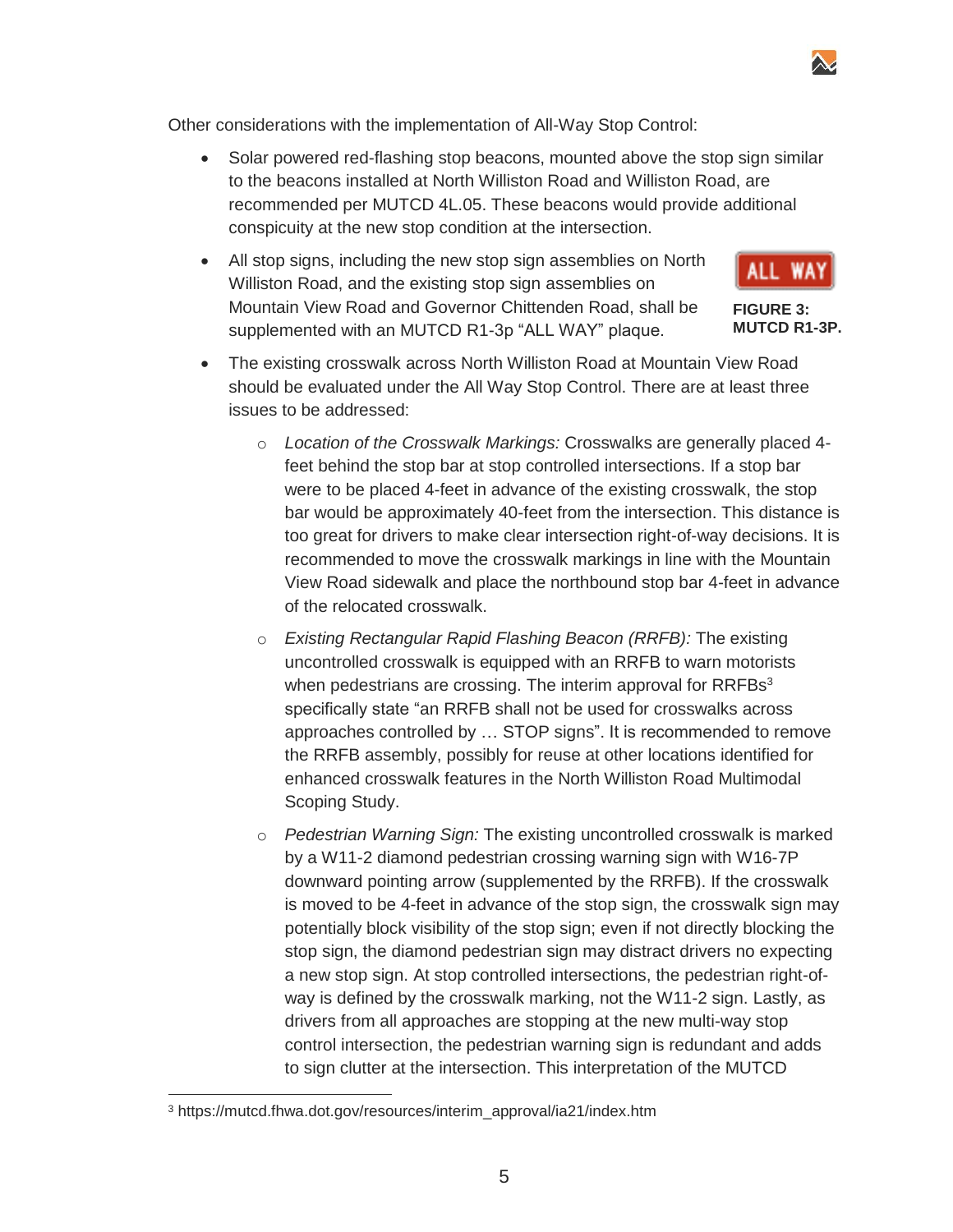requirements towards application of the W11-2 pedestrian warning sign at multi-way stop controlled intersections was confirmed by Vermont Agency of Transportation staff, also included as an attachment to this memo. It is recommended that the existing W11-2 diamond pedestrian warning sign and W16-7P downward pointing arrow plaque are not relocated to the proposed crosswalk location.

### **Attachments**

- A. PC-Warrants Multi-Way Stop Warrant Worksheets
- B. Observed Traffic Volumes
- C. Interpretation of Application of W11-2 Signs at Stop Controlled Intersections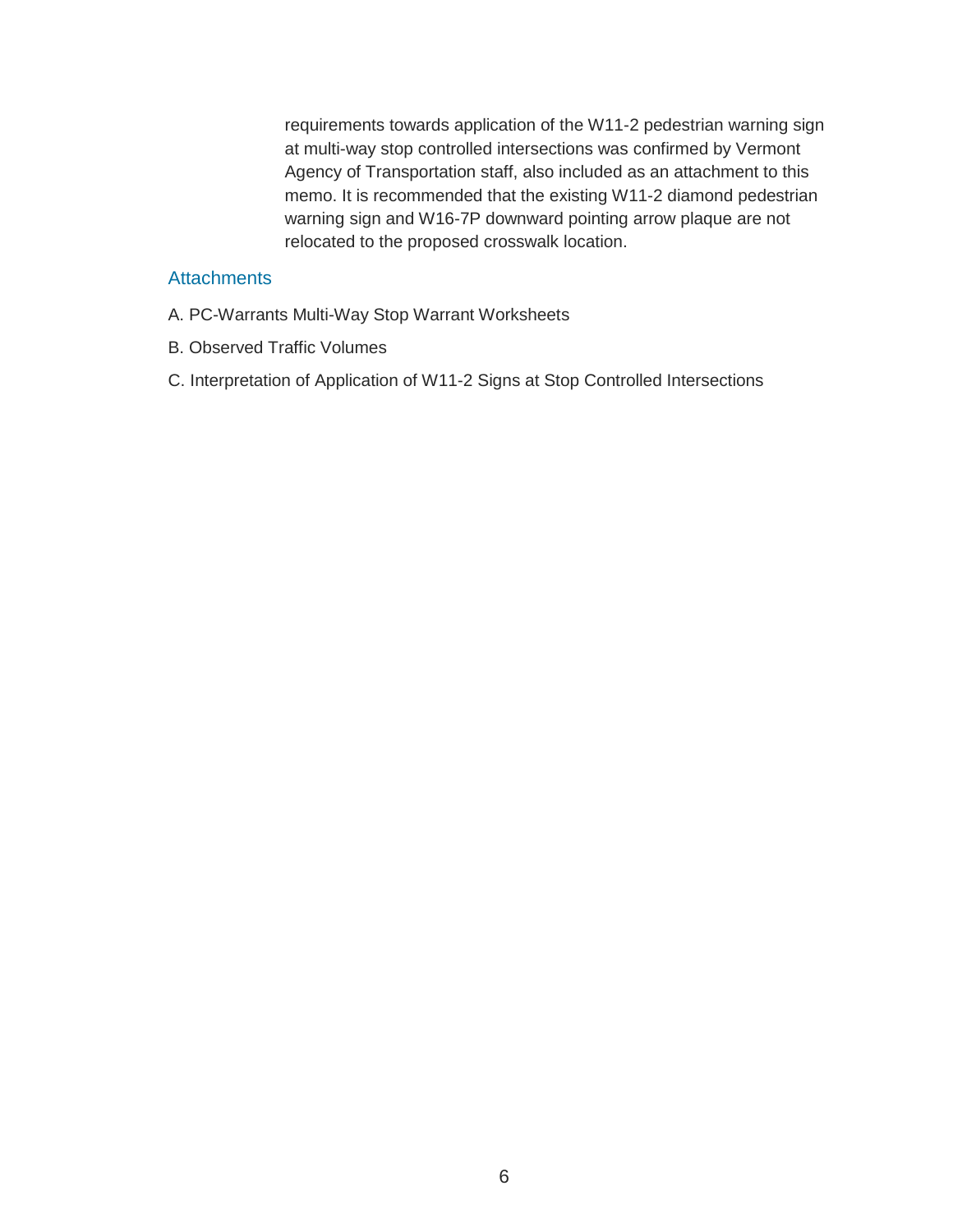### **North Williston Road and Mountain View Road**

Williston, VT RSG

Study Name: **NWR - MVR**<br>Study Date: 03/27/18

## **Multi-Way Stop Warrant Report - Standard Volume Threshold** Page No. : 1

### **Major Street Approaches Minor Street Approaches**

*Northbound:* **North Williston Road** Total Approach Volume: **2,277** 85% Speed < 40 MPH.

*Southbound:* **North Williston Road**

Total Approach Volume: **3,035** 85% Speed < 40 MPH.

### *Eastbound:* **Mountain View Road** Total Approach Volume: **2,263**

*Westbound:* **Governor Chittenden Road**

Total Approach Volume: **134**

### **Warrant Summary**

| If traffic signals are justified, stop signs can be installed as an interim measure.                                                                                                      | <b>Not Evaluated</b> |
|-------------------------------------------------------------------------------------------------------------------------------------------------------------------------------------------|----------------------|
| Number of crashes (0) is less than the minimum required (5).                                                                                                                              | <b>Not Satisfied</b> |
| Average Delay Per Vehicle (57) is more than minimum required (30).<br>Average of 8 highest hours exceeds volume criteria.                                                                 | <b>Satisfied</b>     |
| Average Delay Per Vehicle (57) is more than minimum required (30).<br>Number of crashes (0) is less than the minimum required (4).<br>Average of 8 highest hours exceeds volume criteria. | <b>Not Satisfied</b> |

#### **Analysis of 8-Hour Volume Warrants:**

| <b>Time</b>     | <b>Major</b> | <b>Major</b> | <b>Minor</b> | <b>Minor</b> |                | <b>Crit C</b>  |             |                | <b>Crit D</b>  |             |
|-----------------|--------------|--------------|--------------|--------------|----------------|----------------|-------------|----------------|----------------|-------------|
|                 | <b>Total</b> | Avg          | <b>Total</b> | Avg          | <b>Major</b>   | <b>Minor</b>   | Meets?      | <b>Major</b>   | <b>Minor</b>   | Meets?      |
| $07:00 - 08:00$ | 943          | 522.0        | 130          | 240.0        | <b>300-Yes</b> | <b>200-Yes</b> | <b>Both</b> | <b>240-Yes</b> | <b>160-Yes</b> | <b>Both</b> |
| $08:00 - 09:00$ | 634          |              | 120          |              |                |                |             |                |                |             |
| $16:00 - 17:00$ | 541          |              | 370          |              |                |                |             |                |                |             |
| $17:00 - 18:00$ | 527          |              | 402          |              |                |                |             |                |                |             |
| $18:00 - 19:00$ | 522          |              | 408          |              |                |                |             |                |                |             |
| $15:00 - 16:00$ | 400          |              | 270          |              |                |                |             |                |                |             |
| $14:00 - 15:00$ | 308          |              | 133          |              |                |                |             |                |                |             |
| $09:00 - 10:00$ | 301          |              | 87           |              |                |                |             |                |                |             |
| $11:00 - 12:00$ | 299          |              | 124          |              |                |                |             |                |                |             |
| $10:00 - 11:00$ | 286          |              | 105          |              |                |                |             |                |                |             |
| $12:00 - 13:00$ | 277          |              | 128          |              |                |                |             |                |                |             |
| $13:00 - 14:00$ | 274          |              | 120          |              |                |                |             |                |                |             |
| $23:00 - 00:00$ | 0            |              | 0            |              |                |                |             |                |                |             |
| $22:00 - 23:00$ | 0            |              | 0            |              |                |                |             |                |                |             |
| $21:00 - 22:00$ | 0            |              | 0            |              |                |                |             |                |                |             |
| $20:00 - 21:00$ | 0            |              | 0            |              |                |                |             |                |                |             |
| $19:00 - 20:00$ | 0            |              | 0            |              |                |                |             |                |                |             |
| $06:00 - 07:00$ | 0            |              | 0            |              |                |                |             |                |                |             |
| $05:00 - 06:00$ | 0            |              | 0            |              |                |                |             |                |                |             |
| $04:00 - 05:00$ | 0            |              | 0            |              |                |                |             |                |                |             |
| $03:00 - 04:00$ | 0            |              | 0            |              |                |                |             |                |                |             |
| $02:00 - 03:00$ | 0            |              | 0            |              |                |                |             |                |                |             |
| $01:00 - 02:00$ | 0            |              | 0            |              |                |                |             |                |                |             |
| $00:00 - 01:00$ | 0            |              | 0            |              |                |                |             |                |                |             |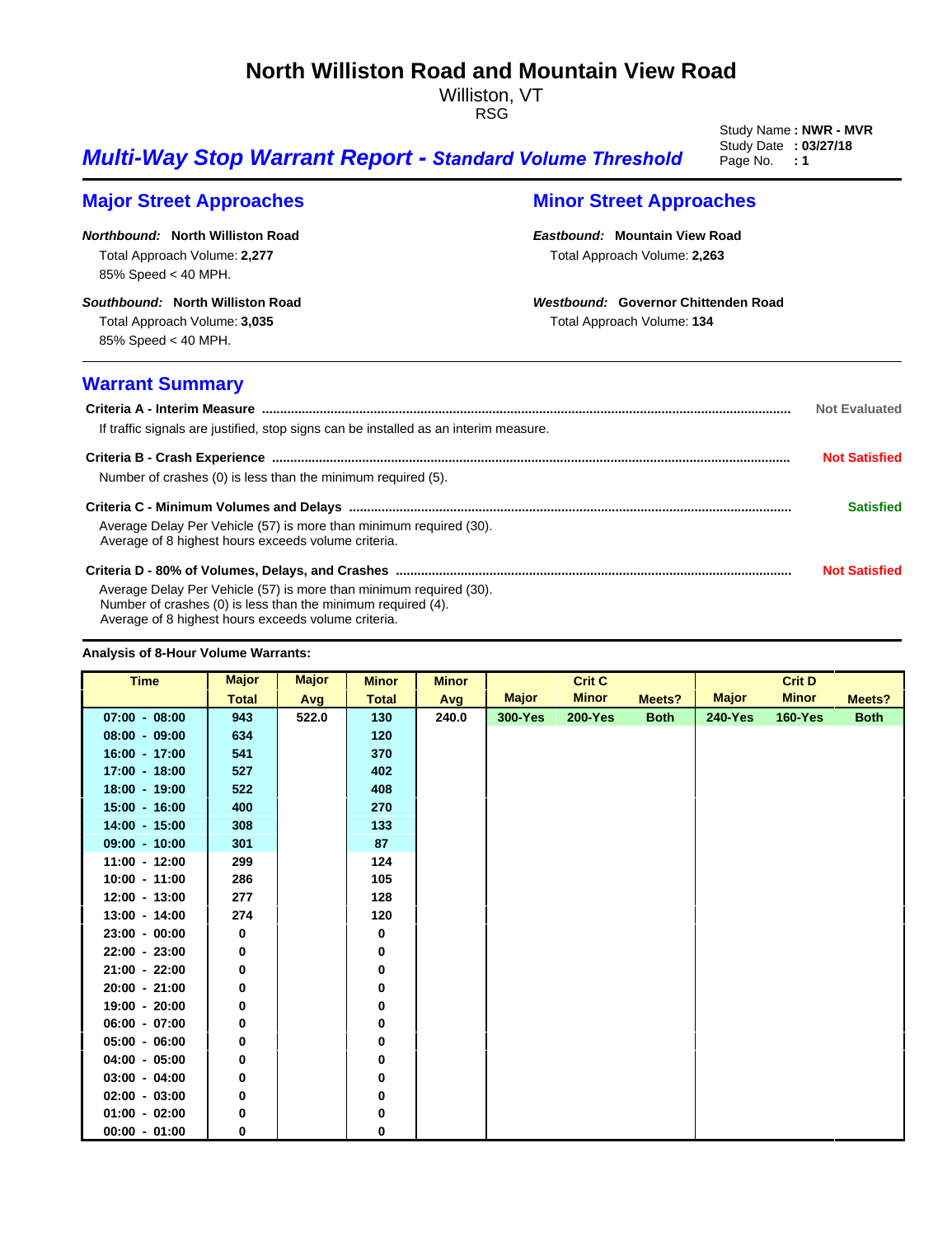### **North Williston Road and Mountain View Road**

Williston, VT RSG

Study Name: **NWR - MVR**<br>Study Date: 03/27/18

## **Multi-Way Stop Warrant Report - Reduced Volume Threshold** Page No. : 1

### **Major Street Approaches Minor Street Approaches**

*Northbound:* **North Williston Road** Total Approach Volume: **2,277** 85% Speed > 40 MPH.

*Southbound:* **North Williston Road**

Total Approach Volume: **3,035** 85% Speed > 40 MPH.

### *Eastbound:* **Mountain View Road** Total Approach Volume: **2,263**

*Westbound:* **Governor Chittenden Road**

Total Approach Volume: **134**

### **Warrant Summary**

| If traffic signals are justified, stop signs can be installed as an interim measure.                                                                                                      | <b>Not Evaluated</b> |
|-------------------------------------------------------------------------------------------------------------------------------------------------------------------------------------------|----------------------|
| Number of crashes (0) is less than the minimum required (5).                                                                                                                              | <b>Not Satisfied</b> |
| Average Delay Per Vehicle (57) is more than minimum required (30).<br>Average of 8 highest hours exceeds volume criteria.                                                                 | <b>Satisfied</b>     |
| Average Delay Per Vehicle (57) is more than minimum required (30).<br>Number of crashes (0) is less than the minimum required (4).<br>Average of 8 highest hours exceeds volume criteria. | <b>Not Satisfied</b> |

#### **Analysis of 8-Hour Volume Warrants:**

| <b>Time</b>     | <b>Major</b> | <b>Major</b> | <b>Minor</b> | <b>Minor</b> |                | <b>Crit C</b>  |             |                | <b>Crit D</b>  |             |
|-----------------|--------------|--------------|--------------|--------------|----------------|----------------|-------------|----------------|----------------|-------------|
|                 | <b>Total</b> | Avg          | <b>Total</b> | Avg          | <b>Major</b>   | <b>Minor</b>   | Meets?      | <b>Major</b>   | <b>Minor</b>   | Meets?      |
| $07:00 - 08:00$ | 943          | 522.0        | 130          | 240.0        | <b>210-Yes</b> | <b>140-Yes</b> | <b>Both</b> | <b>240-Yes</b> | <b>160-Yes</b> | <b>Both</b> |
| $08:00 - 09:00$ | 634          |              | 120          |              |                |                |             |                |                |             |
| $16:00 - 17:00$ | 541          |              | 370          |              |                |                |             |                |                |             |
| $17:00 - 18:00$ | 527          |              | 402          |              |                |                |             |                |                |             |
| $18:00 - 19:00$ | 522          |              | 408          |              |                |                |             |                |                |             |
| $15:00 - 16:00$ | 400          |              | 270          |              |                |                |             |                |                |             |
| $14:00 - 15:00$ | 308          |              | 133          |              |                |                |             |                |                |             |
| $09:00 - 10:00$ | 301          |              | 87           |              |                |                |             |                |                |             |
| $11:00 - 12:00$ | 299          |              | 124          |              |                |                |             |                |                |             |
| $10:00 - 11:00$ | 286          |              | 105          |              |                |                |             |                |                |             |
| $12:00 - 13:00$ | 277          |              | 128          |              |                |                |             |                |                |             |
| $13:00 - 14:00$ | 274          |              | 120          |              |                |                |             |                |                |             |
| $23:00 - 00:00$ | 0            |              | 0            |              |                |                |             |                |                |             |
| $22:00 - 23:00$ | 0            |              | 0            |              |                |                |             |                |                |             |
| $21:00 - 22:00$ | 0            |              | 0            |              |                |                |             |                |                |             |
| $20:00 - 21:00$ | 0            |              | 0            |              |                |                |             |                |                |             |
| $19:00 - 20:00$ | 0            |              | 0            |              |                |                |             |                |                |             |
| $06:00 - 07:00$ | 0            |              | 0            |              |                |                |             |                |                |             |
| $05:00 - 06:00$ | 0            |              | 0            |              |                |                |             |                |                |             |
| $04:00 - 05:00$ | 0            |              | 0            |              |                |                |             |                |                |             |
| $03:00 - 04:00$ | 0            |              | 0            |              |                |                |             |                |                |             |
| $02:00 - 03:00$ | 0            |              | 0            |              |                |                |             |                |                |             |
| $01:00 - 02:00$ | 0            |              | 0            |              |                |                |             |                |                |             |
| $00:00 - 01:00$ | 0            |              | 0            |              |                |                |             |                |                |             |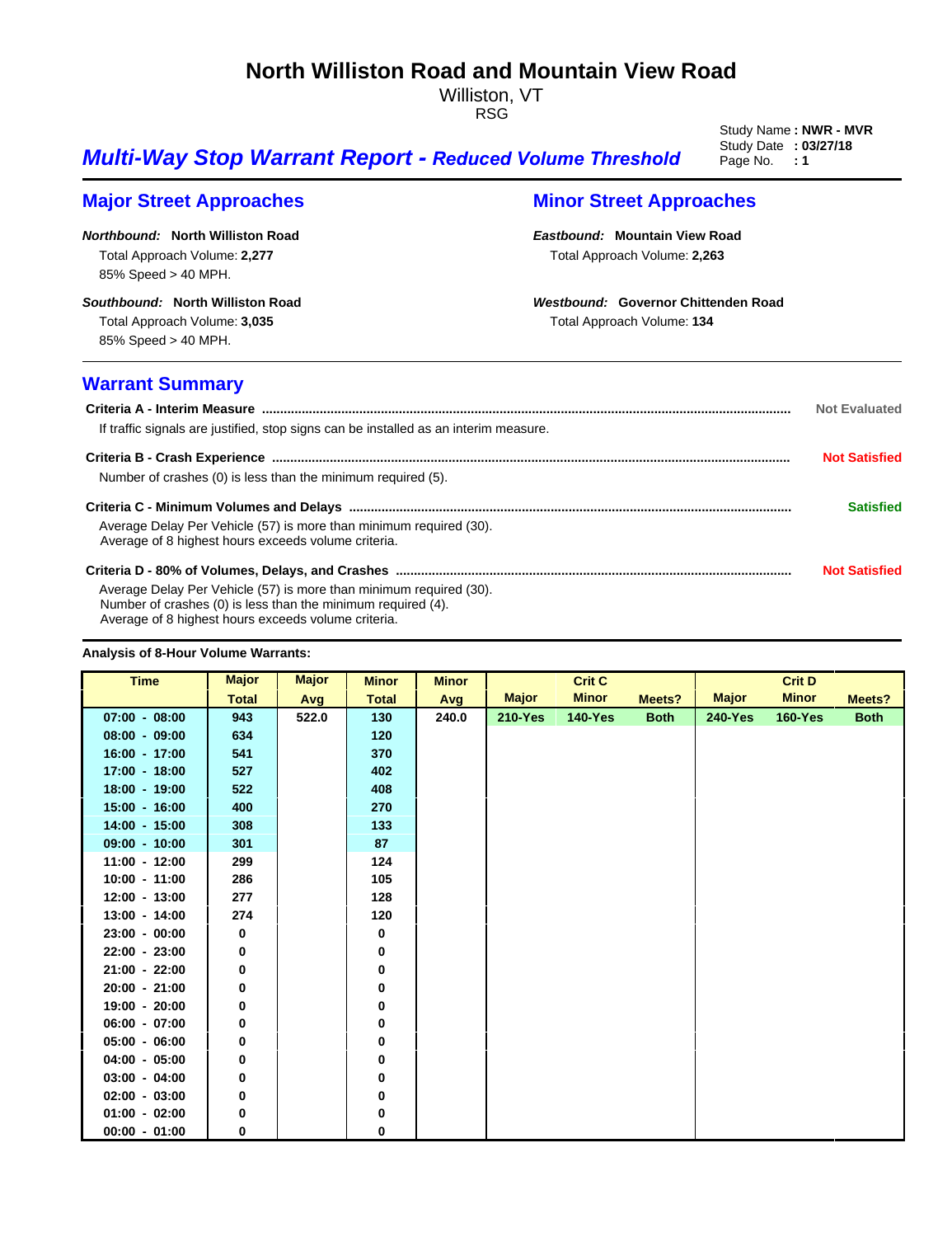| Time  | Peds |        |    |                | SB Right SB Thru SB Left SB UTrn | Peds     | WB Right WB Thru WB Left WB Utrn |                |                  |              | Peds         |                |    |    | NB Right NB Thru NB Left NB UTrn | Peds        |    | EB Right EB Thru | <b>EB Left</b> | EB UTm |
|-------|------|--------|----|----------------|----------------------------------|----------|----------------------------------|----------------|------------------|--------------|--------------|----------------|----|----|----------------------------------|-------------|----|------------------|----------------|--------|
| 06:45 |      | 31     | 10 | 0              | 0                                | 0        | 0                                | 0              | 0                | 0            | 0            | 0              | 12 | 8  | 0                                | 0           |    | 0                | 2              |        |
| 07:00 |      | 65     | 49 |                | 0                                |          |                                  |                |                  |              |              | 0              | 25 | 29 |                                  |             |    |                  |                |        |
| 07:15 |      | 89     | 80 |                | 0                                |          |                                  |                |                  | <sup>0</sup> |              |                | 26 | 30 |                                  | $\Omega$    |    |                  | 10             |        |
| 07:30 |      | 117    | 85 |                | <sup>0</sup>                     |          | 0                                |                |                  | 0            |              | 0              | 25 | 34 |                                  | 0           | 19 | 2                | 14             |        |
| 07:45 |      | 121    | 82 |                | 0                                |          |                                  |                |                  |              |              | 0              | 36 | 47 |                                  | $\Omega$    | 27 | 0                | 13             |        |
| 08:00 |      | 90     | 56 |                | $\Omega$                         |          |                                  |                |                  | 0            |              |                | 18 | 31 |                                  |             | 12 | 0                | 16             |        |
| 08:15 |      | 87     | 53 |                | 0                                |          |                                  |                |                  |              |              |                | 25 | 27 |                                  |             | 9  | 0                | 18             |        |
| 08:30 |      | 61     | 41 |                | <sup>0</sup>                     |          |                                  |                |                  | <sup>0</sup> |              |                | 19 | 18 |                                  |             | 10 | 4                | 12             |        |
| 08:45 |      | 41     | 30 |                | <sup>0</sup>                     |          | 0                                | 0              |                  |              |              | 0              | 17 | 15 |                                  |             | 9  |                  | 15             |        |
| 09:00 |      | 27     | 23 |                | 0                                |          |                                  |                |                  | -1           |              | 0              | 13 |    |                                  |             |    | 0                | 14             |        |
| 09:15 |      | 31     | 18 |                | 0                                |          |                                  |                |                  |              |              |                | 19 |    |                                  |             | 10 | 0                | 15             |        |
|       |      |        |    |                |                                  |          |                                  |                |                  |              |              |                |    |    |                                  |             |    |                  |                |        |
| 09:30 |      | 40     | 24 |                | 0                                |          |                                  | 1              |                  | 0            |              |                | 9  |    |                                  |             | 5  | 0                | 14             |        |
| 09:45 |      | 21     | 25 |                | 0                                |          |                                  | 0              |                  | <sup>0</sup> |              | 0              | 18 |    |                                  |             | 10 | 1                | 15             |        |
| 10:00 |      | 20     | 15 |                | 0                                |          | 0                                |                |                  | 0            |              |                | 18 |    |                                  |             | 9  | 0                | 18             |        |
| 10:15 |      | 23     | 18 |                | 0                                | $\Omega$ | n                                |                |                  | 0            | <sup>0</sup> | 0              | 20 | q  | U                                |             |    | 0                | 12             |        |
| 10:30 |      | 27     | 19 |                | 0                                |          |                                  |                |                  | 0            |              |                | 17 | 10 |                                  |             |    | 0                | 17             |        |
| 10:45 |      | 24     | 28 |                | <sup>0</sup>                     |          |                                  | 0              |                  |              |              |                | 14 | 14 |                                  |             |    | 2                | 16             |        |
| 11:00 |      | 21     | 26 |                | <sup>0</sup>                     |          |                                  | 0              |                  |              |              |                | 15 | 14 |                                  |             | 12 | 0                | 15             |        |
| 11:15 |      | 19     | 22 |                | <sup>0</sup>                     |          |                                  | 0              |                  |              |              |                | 20 | 12 |                                  |             |    |                  | 15             |        |
| 11:30 |      | 17     | 22 |                | <sup>0</sup>                     |          |                                  | $\Omega$       |                  |              |              |                | 25 |    |                                  |             | 9  |                  | 23             |        |
| 11:45 |      | 22     | 17 |                | 0                                |          |                                  |                |                  |              |              |                | 21 | 17 |                                  |             | 13 |                  | 22             |        |
| 12:00 |      | 14     | 21 |                | 0                                |          |                                  |                |                  | 0            |              |                | 17 | 10 |                                  |             | 12 | 0                | 21             |        |
| 12:15 |      | 16     | 17 |                | 0                                |          | 0                                | 0              |                  | <sup>0</sup> |              |                | 25 | 9  |                                  |             |    | 1                | 22             |        |
| 12:30 |      | 37     | 16 |                | 0                                |          | 0                                | 0              |                  | <sup>0</sup> |              |                | 16 |    |                                  |             |    |                  | 32             |        |
| 12:45 |      | 21     | 20 |                | 0                                |          |                                  |                |                  | 0            |              |                | 21 |    |                                  |             |    |                  | 16             |        |
| 13:00 |      | 17     | 16 |                | 0                                |          |                                  |                |                  |              |              |                | 27 |    |                                  |             |    | 0                | 24             |        |
| 13:15 |      | 13     | 21 |                | 0                                |          |                                  | 0              |                  |              |              |                | 29 | 12 |                                  |             |    | 0                | 17             |        |
| 13:30 |      | 20     | 18 |                | 0                                |          |                                  | 0              |                  | <sup>0</sup> |              |                | 17 | 2  |                                  |             |    | 0                | 21             |        |
| 13:45 |      | 25     | 20 |                | 0                                |          | 0                                |                |                  | 0            |              | 0              | 21 | 11 | U                                |             |    | 0                | 25             |        |
| 14:00 |      | 17     | 17 |                | <sup>0</sup>                     |          | ი                                |                |                  | U            |              | 2              | 16 | 12 |                                  |             |    | 0                | 28             |        |
| 14:15 |      | 17     | 21 |                | 0                                |          |                                  |                |                  |              |              |                | 31 | 7  |                                  |             | 11 | 0                | 19             |        |
| 14:30 |      | 22     | 19 | $\Omega$       | 0                                | 0        | 0                                | 0              | 0                | 0            | $\Omega$     | 3              | 26 | 7  | 0                                | 0           | 11 | $\mathbf{1}$     | 21             |        |
| 14:45 | 0    | 23     | 20 | 0              | O                                |          |                                  | $\Omega$       |                  | O            |              |                | 30 | 13 | O                                |             | 10 | 0                | 21             |        |
| 15:00 | 0    | 18     | 22 | 0              | 0                                | 0        | 2                                | 0              | 1                | 0            | 0            | 4              | 28 | 7  | 0                                | 0           | 17 | $\overline{2}$   | 44             | 0      |
| 15:15 | 0    | $20\,$ | 27 | $\mathbf{3}$   | $\mathbf{0}$                     | 0        | $\mathbf 0$                      | 0              | $\overline{2}$   | 0            | 1            | 0              | 34 | 15 | 0                                | $\mathbf 0$ | 21 | $\mathbf{1}$     | 47             | 0      |
| 15:30 | 0    | 27     | 38 | $\mathbf{1}$   | 0                                | 0        | 0                                | 1              | $\mathbf{1}$     | 0            | 0            | $\overline{2}$ | 38 | 8  | 0                                | 0           | 16 | $\mathbf{1}$     | 48             | 0      |
| 15:45 |      |        | 25 |                | 0                                | 0        |                                  |                |                  | 0            | 0            |                | 47 |    | 0                                |             |    |                  |                | 0      |
|       | 0    | 22     |    | 0              |                                  |          | $\mathbf{1}$                     | $\overline{2}$ | 3                |              |              | 0              |    | 14 |                                  | 0           | 11 | 0                | 49             |        |
| 16:00 | 0    | 28     | 22 | 0              | 0                                | 0        | 1                                | 0              | $\boldsymbol{0}$ | 0            | 0            | $\overline{2}$ | 57 | 11 | 0                                | 1           | 21 | $\mathbf{1}$     | 45             | 0      |
| 16:15 | 0    | 26     | 31 | 0              | 0                                | 0        | 0                                | 1              | $\mathbf{1}$     | 0            | 0            | $\overline{4}$ | 55 | 13 | 0                                | 0           | 19 | 4                | 73             | 0      |
| 16:30 | 0    | 41     | 49 | 0              | 0                                | 0        | 0                                | $\mathbf{1}$   | $\boldsymbol{0}$ | 0            | 0            | $\overline{2}$ | 65 | 13 | 0                                | 0           | 25 | $\mathbf{1}$     | 57             | 0      |
| 16:45 | 0    | 21     | 25 | $\mathbf{1}$   | 0                                | 0        | 0                                | 0              | $\boldsymbol{0}$ | 0            | 0            | 0              | 67 | 8  | 0                                | 0           | 32 | $\mathbf{3}$     | 85             | 0      |
| 17:00 | 0    | 22     | 36 | 0              | 0                                | 0        | $\overline{2}$                   | $\overline{2}$ | $\mathbf{1}$     | 0            | 0            | 3              | 69 | 10 | 0                                | 1           | 34 | $\mathbf{1}$     | 73             | 0      |
| 17:15 | 0    | 24     | 34 | $\overline{2}$ | 0                                | 0        | $\overline{2}$                   | 3              | $\overline{2}$   | 0            | 0            | 0              | 69 | 23 | 0                                | 0           | 31 | $\mathbf{3}$     | 75             | 0      |
| 17:30 | 0    | 24     | 26 | 1              | 0                                | 0        | $\mathbf{1}$                     | 4              | $\mathbf{1}$     | 0            | 0            | $\overline{2}$ | 62 | 17 | 0                                | 0           | 34 | $\mathbf{1}$     | 73             | 0      |
| 17:45 | 0    | 11     | 29 | $\pmb{0}$      | $\mathbf{0}$                     | 0        | 0                                | 0              | $\mathbf{1}$     | 0            | 1            | $\overline{2}$ | 49 | 12 | 0                                | 0           | 12 | $\mathbf{3}$     | 43             | 0      |
| 18:00 | 0    | 24     | 49 | 0              | 0                                | 0        | 0                                | 6              | $\boldsymbol{0}$ | 0            | 1            | $\overline{2}$ | 93 | 16 | 0                                | 0           | 16 | 4                | 103            | 0      |
| 18:15 | 0    | 18     | 36 | $\overline{2}$ | 0                                | 0        | $\overline{2}$                   | 2              | 4                | 0            | 0            | $\overline{2}$ | 67 | 10 | 0                                | 0           | 36 | $\overline{2}$   | 45             | 0      |
| 18:30 | 0    | 20     | 22 | 0              | 0                                | 0        | 0                                | $\mathbf 2$    | 0                | 0            |              | $\overline{2}$ | 59 | 16 | 0                                | 0           | 22 | 4                | 81             | 0      |
| 18:45 | 0    | 18     | 20 | 0              | 0                                | 0        | 0                                | 6              | $\overline{2}$   | 0            | 0            | $\overline{2}$ | 34 | 10 | 0                                | 0           | 12 | 0                | 59             | 0      |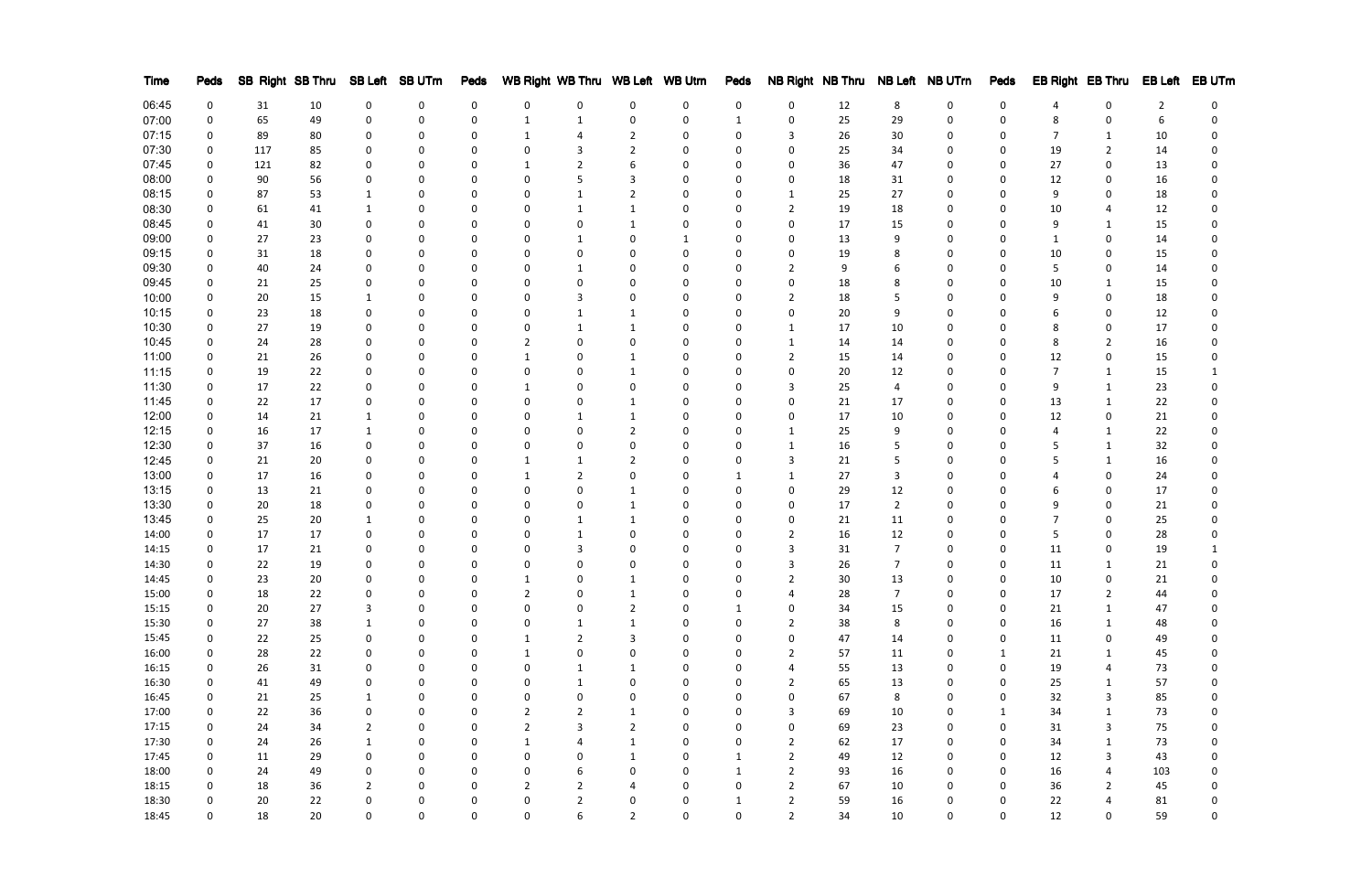### **Corey Mack**

| Avery, Nancy <nancy.avery@vermont.gov></nancy.avery@vermont.gov> |
|------------------------------------------------------------------|
| Friday, June 1, 2018 8:34 AM                                     |
| Corey Mack                                                       |
| RE: MUTCD Guidance: W11-2 at a R1-1                              |
|                                                                  |

Corey

The 2000 *Uniform Vehicle Code and Model Traffic Ordinance* (Uniform Vehicle Code) (Section 1-112) defines a crosswalk as:

- a. "That part of a roadway at an intersection included within the connections of the lateral lines of the sidewalks on opposite sides of the highway measured from the curbs, or in the absence of curbs, from the edges of the traversable roadway; and in the absence of a sidewalk on one side of the roadway, the part of a roadway included within the extension of the lateral lines of the existing sidewalk at right angles to the centerline.
- b. Any portion of a roadway at an intersection or elsewhere distinctly indicated for pedestrian crossing by lines or other markings on the surface."

Thus, a crosswalk at an intersection is defined as the extension of the sidewalk or the shoulder across the intersection, regardless of whether it is marked or not. The only way a crosswalk can exist at a midblock location is if it is marked. Most jurisdictions have crosswalk laws that make it legal for pedestrians to cross the street at any intersection, whether marked or not, unless the pedestrian crossing is specifically prohibited.

According to Section 3B.18 of the *Manual on Uniform Traffic Control Devices* (2009 MUTCD), crosswalks serve the following purposes:

"Crosswalk markings provide guidance for pedestrians who are crossing roadways by defining and delineating paths on approaches to and within signalized intersections, and on approaches to other intersections where traffic stops.

Crosswalk markings also serve to alert road users of a pedestrian crossing point across roadways not controlled by traffic signals or STOP signs.

At intersection locations, crosswalk markings legally establish the crosswalk."

The MUTCD further states that: "Crosswalk lines should not be used indiscriminately. An engineering study should be performed before they are installed at locations away from traffic signals or STOP signs."

Hence, there is no need to install the W11-2 pedestrian warning sign at the intersection.

Please let me know if this answers your question or if you require additional assistance.

Thank you, Nancy

Nancy L. Avery, P.E. Work Zone Traffic Management Engineer 802-279-5991 nancy.avery@vermont.gov